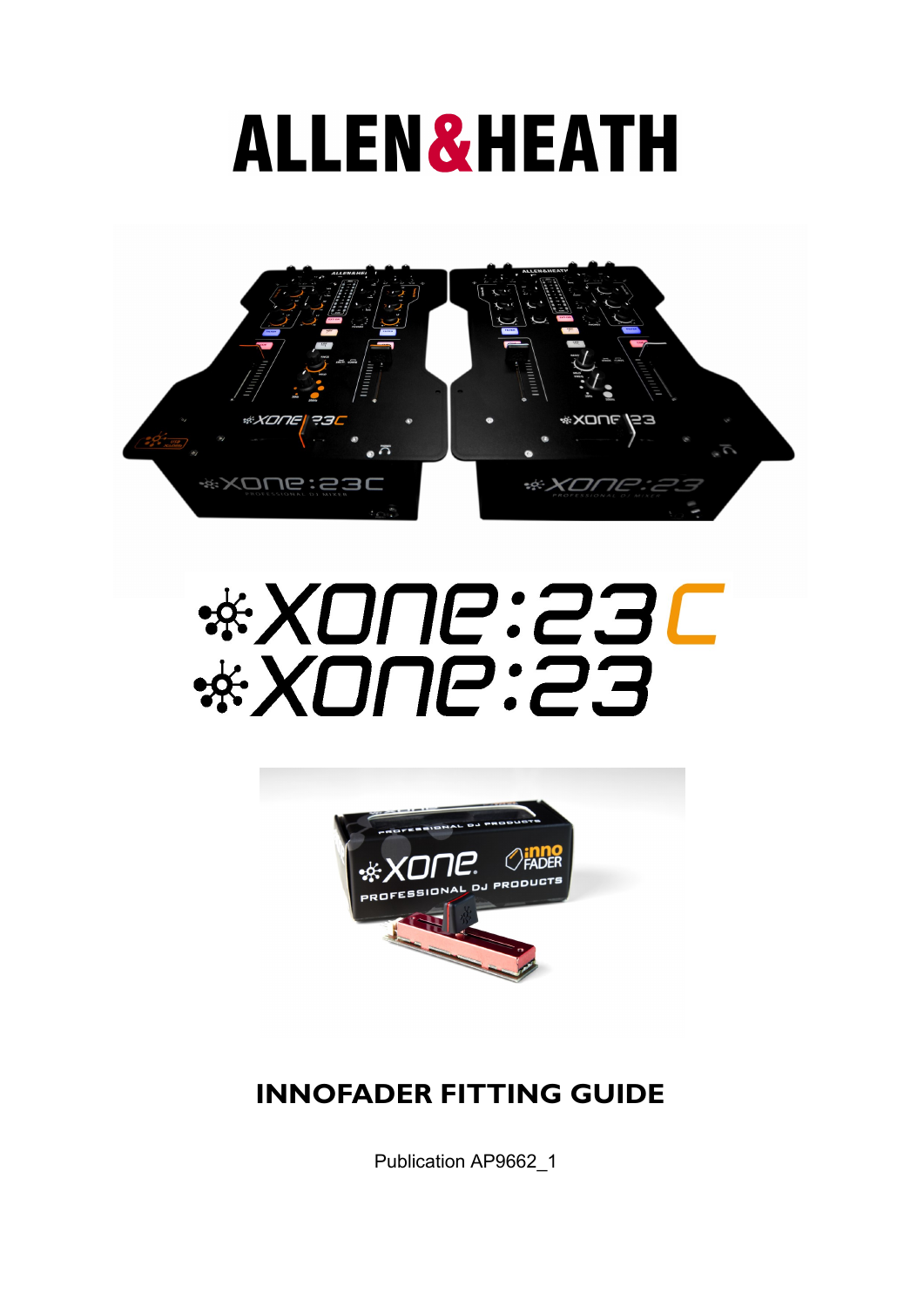## **FITTING THE INNOFADER**

#### **Warning! Dismantling your mixer could invalidate the warranty; if you are unsure of your ability to safely carry out this work then it is advised that you leave it to a qualified service technician.**

Tools you will need are:

- T10 Torx screwdriver
- T8 Torx screwdriver

#### *Ensure that the power supply has been turned off and disconnected from the unit.*

Clear an area to work on whilst changing the fader.

#### **How to replace the crossfader**

Using the T10 torx driver, remove the three screws located in the centre of the channel input and FX loop connect-



REMOVE THE T10 SCREWS ARROWED

Remove the fader knob for the cross fader, then using the T8 torx driver remove the 8 screws that hold the front panel to the chassis.

Now carefully lift the front edge of the panel up until the PCBs clear the chassis and pull the whole assembly forward slightly until the connectors at the rear are free from the chassis.

You can now lift the front panel up to gain sufficient access to replace the crossfader.